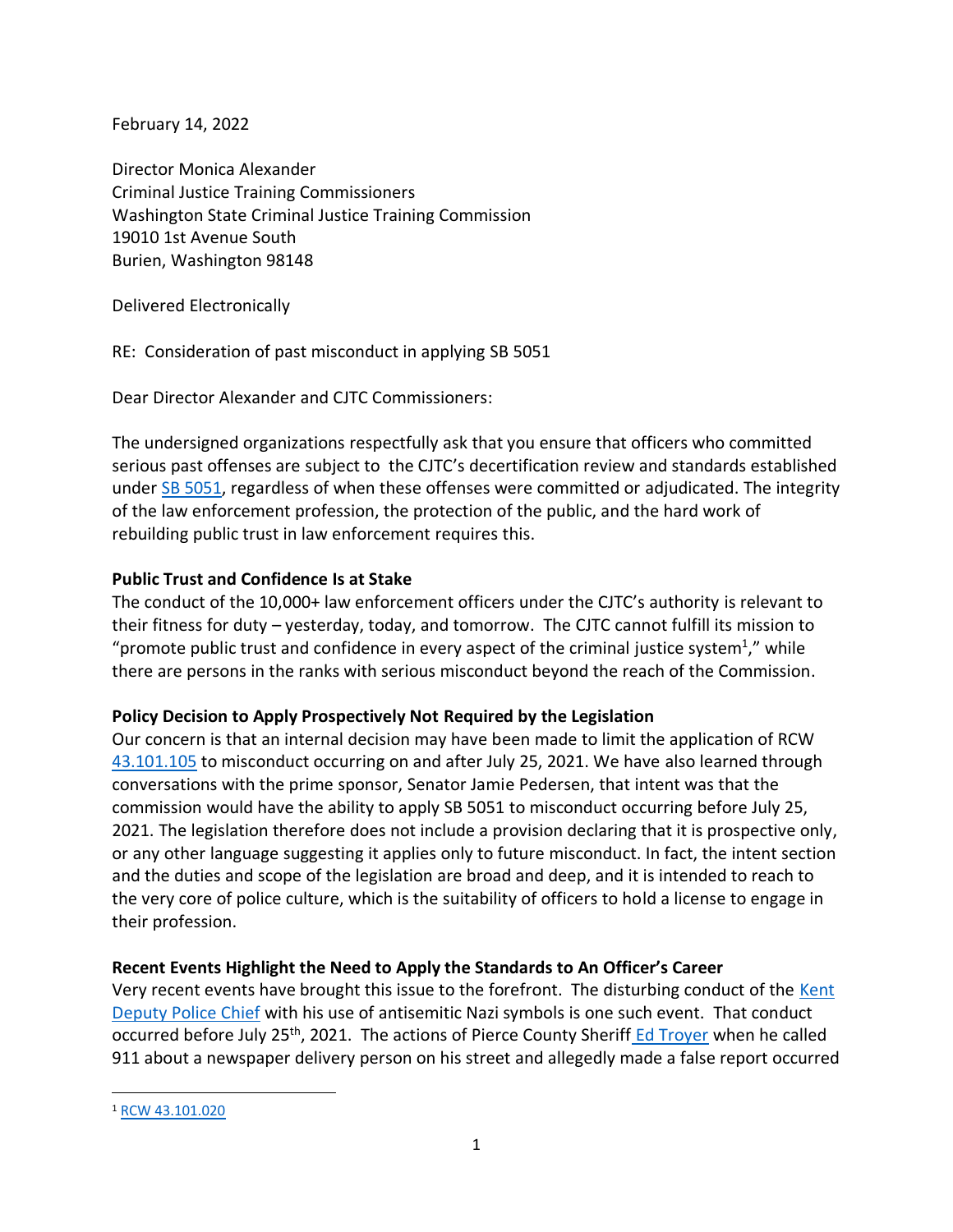before July 25, 2021. The [Spokane](https://www.spokesman.com/stories/2021/dec/17/police-chief-suspends-anti-crime-team-reassigns-of/) police officers who were part of an anti-crime unit that lied in the course of preparing evidence is conduct that occurred before July 25, 2021. The brutal asphyxiation death of [Manuel Ellis](https://www.atg.wa.gov/news/news-releases/ag-ferguson-charges-three-officers-killing-manuel-ellis) occurred on March 3, 2020, which is before July 25, 2021, as did the death of [Jesse Sarey](https://www.seattletimes.com/seattle-news/auburn-officer-charged-with-murder-has-history-of-using-force-be-it-dog-fist-or-gun/) who was killed by Auburn Police Officer Jeff Nelson on May 31, 2019. The many [domestic violence offenses](https://publicola.com/2021/07/27/officers-accused-of-domestic-violence-can-be-found-at-every-level-in-spd-advocates-for-survivors-say-thats-a-problem/) of officers for conduct occurring before July 25, 2021, would also not be subject to review.

Any sworn officer should have realized, well before July 25, 2021, that conduct such as that alleged above violates the ethics and duties their oath of office swore them to uphold.

To conclude that misconduct such as this is immune to consequence merely because of the date it occurred undermines CJTC's credibility and duty to regulate the profession, and it harms the public. Moreover, to give past misconduct a "free pass," despite the 2021 adoption of multiple police accountability laws designed to reform policing, conveys a message opposite of what the legislature intended: namely that the reforms are on paper only and that business can go on as usual.

## **Recruits and Incumbents must be held to the same high standards**

Holding recruits and incumbents to the same standards is essential to create a police culture that the public can trust and applicants can respect. New recruits must be able to learn from superiors who are fit to lead.

Thank you in advance for giving this request serious consideration. We have roots in communities across the state and represent thousands of Washingtonians. We understand that in implementing this law you may face pressures, and we stand ready to defend the legislative intent and overall wisdom of an approach that allows for review of serious allegations that took place prior to the passage of SB 5051.

Sincerely,

ACLU-WA AFT Washington Alliance for Gun Responsibility Anti-Defamation League's Pacific Northwest Office Asian Counseling & Referral Service Asian Pacific Islander Coalition of WA - King County (APIC) Bend the Arc: Jewish Action Seattle Black Collective CAIR Washington Disability Rights Washington El Centro de la Raza Faith Action Network Greater Spokane Progress Jewish Coalition for Immigrant Justice NW